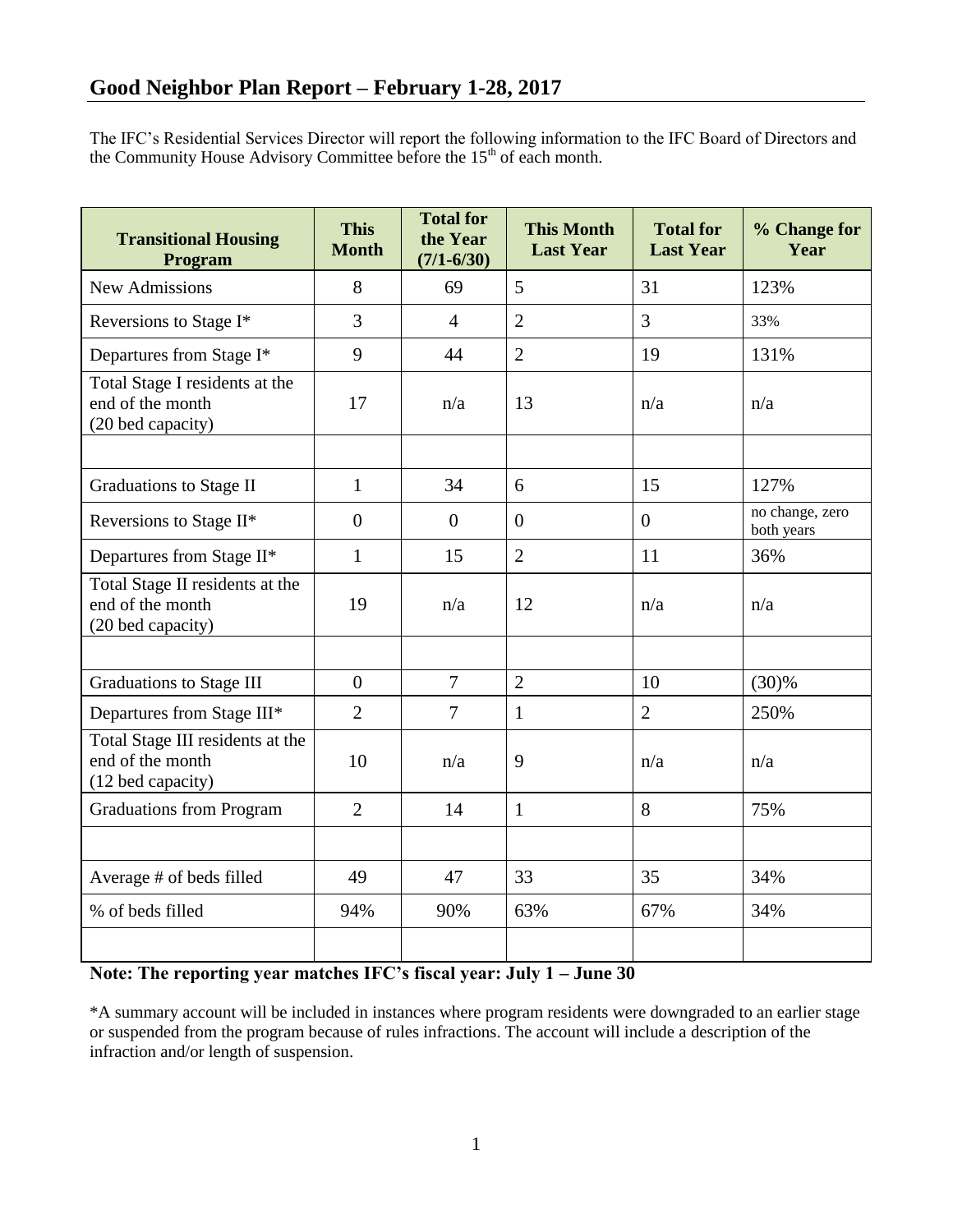# **Good Neighbor Plan Report – February 1-28, 2017**

| <b>Emergency Shelter -</b><br>open due to general conditions                                  | <b>This</b><br><b>Month</b> | <b>Total for</b><br>the Year | <b>This Month</b><br><b>Last Year</b> | <b>Total for</b><br>Last<br>Year | % Change<br>for Year               |  |  |  |  |
|-----------------------------------------------------------------------------------------------|-----------------------------|------------------------------|---------------------------------------|----------------------------------|------------------------------------|--|--|--|--|
| # of nights shelter open                                                                      | $\overline{7}$              | 64                           | 19                                    | 70                               | (8)%                               |  |  |  |  |
| Average # of overnight guests                                                                 | 6                           | 5                            | 11                                    | 5                                | 0%                                 |  |  |  |  |
| total # of guests, duplicated                                                                 | 77                          | 375                          | 214                                   | 498                              | (24)%                              |  |  |  |  |
| total # of guests, new this fiscal year                                                       | 12                          | 79                           | 13                                    | 66                               | 19%                                |  |  |  |  |
| # of nights # of guests > $17*$                                                               | $\boldsymbol{0}$            | $\boldsymbol{0}$             | $\overline{0}$                        | $\overline{0}$                   | no change, zero<br>both years      |  |  |  |  |
| <b>Emergency Shelter – open due to individual needs</b>                                       |                             |                              |                                       |                                  |                                    |  |  |  |  |
| # of on-premises admissions<br>resulting from police or emergency<br>services request*        | $\mathbf{1}$                | 9                            | $\overline{4}$                        | 12                               | (25)%                              |  |  |  |  |
| <b>Safety and Security</b>                                                                    |                             |                              |                                       |                                  |                                    |  |  |  |  |
| # of guests admitted with current,<br>government-issued photo ID                              | 11                          | 104                          | 11                                    | 51                               | 104%                               |  |  |  |  |
| # of guests admitted with other ID                                                            | $\mathbf{1}$                | $\overline{2}$               | $\overline{0}$                        | $\overline{0}$                   | no % change;<br>total change $= 2$ |  |  |  |  |
| # of guests admitted without ID*                                                              | $\overline{0}$              | 27                           | $\overline{2}$                        | 15                               | 80%                                |  |  |  |  |
| # of scheduled visitors<br>(i.e. service providers, meetings)                                 | 59                          | 393                          | 31                                    | 255                              | 54%                                |  |  |  |  |
| # of walk-up visitors seeking shelter                                                         | $\overline{2}$              | 14                           | 5                                     | 19                               | (26)%                              |  |  |  |  |
| # of other walk-up visitors<br>(i.e. donations, public tours)                                 | 29                          | 143                          | 28                                    | 196                              | (27)%                              |  |  |  |  |
| # of times a resident or guest left<br>Community House after curfew<br>without authorization* | 1                           | 5                            | $\boldsymbol{0}$                      | 1                                | 400%                               |  |  |  |  |
| # of times when staff instructed<br>someone to leave the premises*                            | 10                          | 59                           | 9                                     | 41                               | 44%                                |  |  |  |  |
| # of times when 911 and/or police are<br>called to premises for non-medical<br>reasons*       | $\mathbf{0}$                | $\overline{2}$               | $\overline{2}$                        | $\overline{4}$                   | (50)%                              |  |  |  |  |
| # of times a resident or guest charged<br>with a crime that occurred on<br>premises*          | $\overline{0}$              | $\mathbf{0}$                 | $\mathbf{0}$                          | $\mathbf{0}$                     | no change, zero<br>both years      |  |  |  |  |
| # of guests who were found to be a<br>sex offenders staying on premises*                      | $\overline{0}$              | $\boldsymbol{0}$             | $\overline{0}$                        | $\overline{0}$                   | no change, zero<br>both years      |  |  |  |  |
| * if this occurs, the monthly report will include an explanation as well as a count           |                             |                              |                                       |                                  |                                    |  |  |  |  |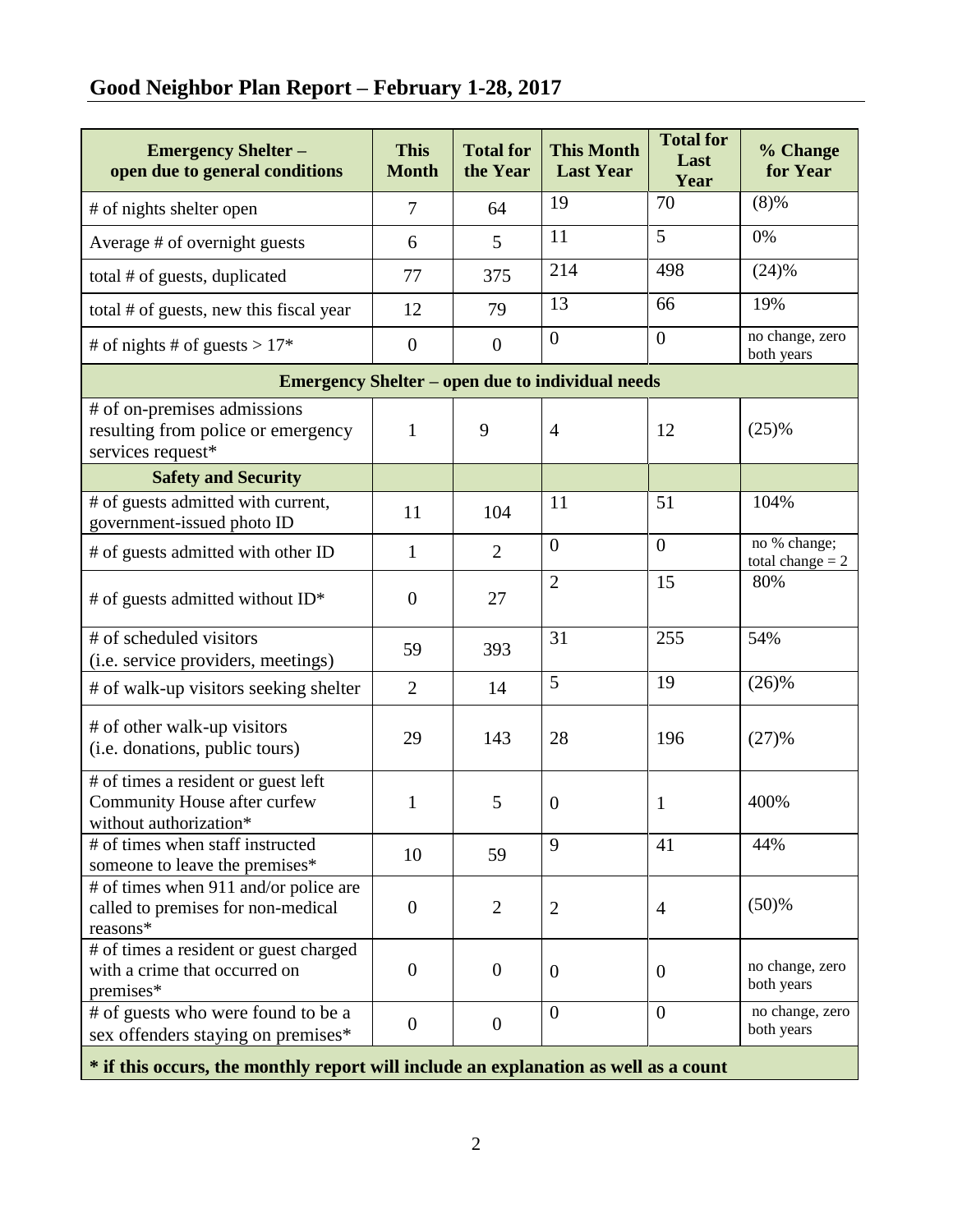$\mathbf X$  By checking this box, the Community House Residential Services Director affirms that a background check was administered to all prospective program residents before their admission into the transitional housing program.

### **DEPARTURES FROM STAGE 1:**

Involuntary: MD: Discharged due to disagreement with rules. DL: Discharged due to disagreement with rules. KK: Discharged due to disagreement with rules. Voluntary: JW: Moved out to stay with friends. SP: Moved out. TL: Moved out to stay with friends. DS: Moved out. AM: Moved out.

SB: Moved out to permanent housing.

#### **DEPARTURES FROM STAGE 2:**

Involuntary: TB: Discharged for disagreement with rules.

#### **DEPARTURES FROM STAGE 3:**

Voluntary: AW: Moved out to permanent housing. MB: Moved out to permanent housing.

#### **# OF ADMISSIONS RESULTING FROM POLICE:**

2/5/17 Police brought guest A.G. to Community House to stay for the night.

## **# OF TIMES RESIDENT/GUEST LEFT AFTER CURFEW WITHOUT AUTHORIZATION:**

On 2/26/17, a resident was discharged from Community House for disagreement with rules; he was allowed to stay as an inclement weather guest for the night; he did not use the inclement weather transportation back downtown the next morning, he simply rode the bus as he would have done as a regular resident who had been discharged.

#### **GUESTS ADMITTED WITHOUT PHOTO ID:**

A photo was taken to provide the guest with an agency ID and the guest was referred to IFC Community Services for assistance obtaining government ID. The one guest admitted with "Other" type of ID had an ID card from another shelter.